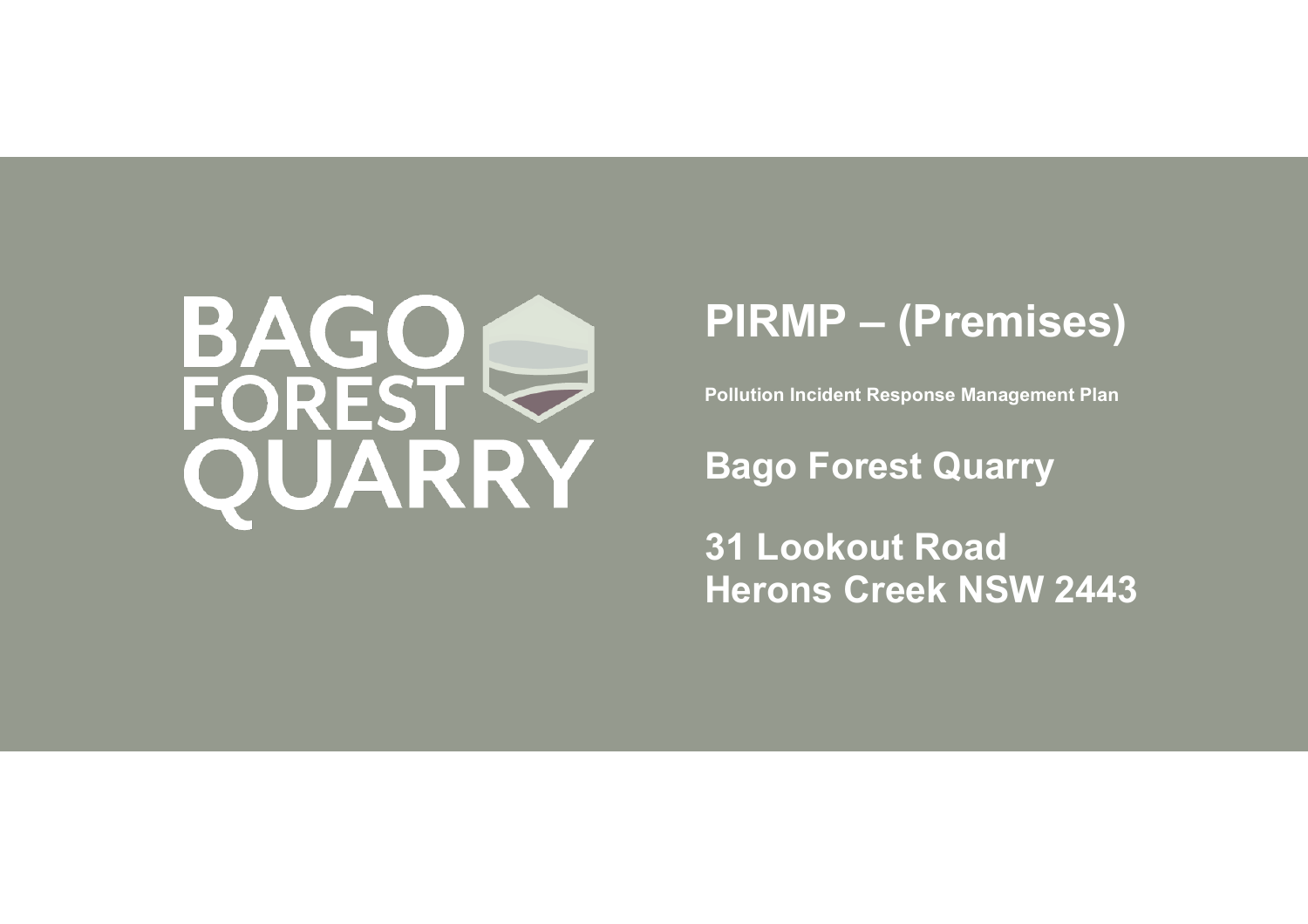## **POLLUTION INCIDENT RESPONSE MANAGEMENT PLAN – Bago Forest Quarry at Herons Creek**

| <b>Approved by: Graham Lockett</b>       |
|------------------------------------------|
| <b>Position/Title: Managing Director</b> |

**Signature: Date: 28 January 2022**



CTK Natural Resources Pty Ltd holds an Environment Protection Licence with the NSW Environment Protection Authority (EPA) for Bago Forest Quarry at Herons Creek. As per the *Protection of the Environment Operations Act 1997* (the POEO Act), we, as Licensee, have prepared, and will test and implement this pollution incident response management plan (PIRMP) in compliance with Part 5.7A of the POEO Act in relation to the activity to which the licence relates.

If a pollution incident occurs in the course of an activity so that material harm to the environment (within the meaning of section 147 of the POEO Act) is caused or threatened, we, as Licensee will **immediately** implement this plan in relation to the activity as required by Part 5.7A of the POEO Act.

A written copy of this plan will be kept at the site of the Quarry being 31 Lookout Road, Herons Creek.

The plan will also be available by providing a copy of the plan to any person who makes a proper written request to the Licensee. The sections of the plan that are required to be publicly available are set out in clause 98D of the Protection of the Environment Operations (General) Regulation 2009.

This plan has been developed in accordance with the *Protection of the Environment Operations Act 1997* and the Protection of the Environment Operations (General) Regulation 2009.

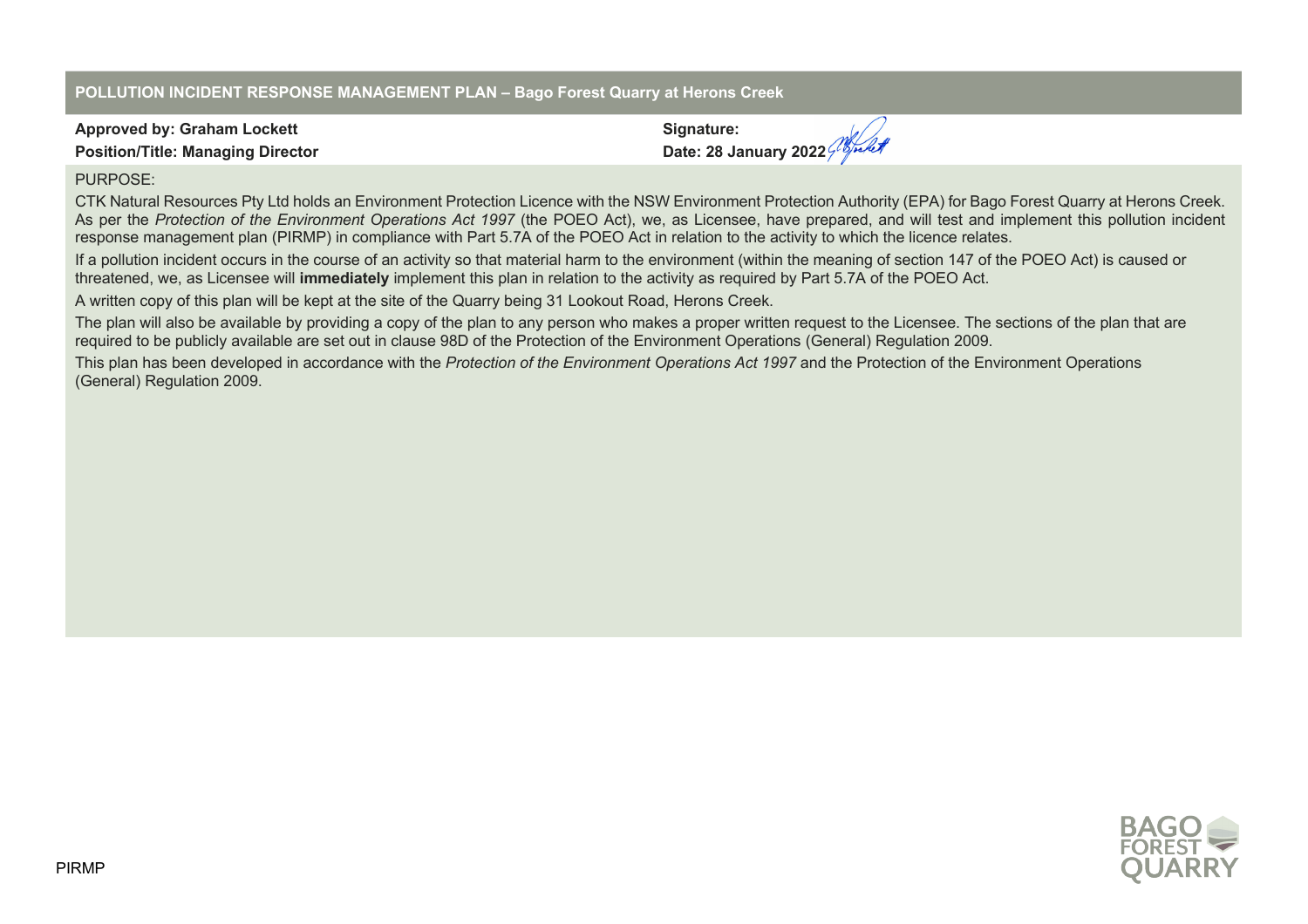## **Environment Protection Licence (EPL) Details**

| <b>Name of licensee:</b>                                                           | <b>CTK Natural Resources Pty Ltd</b><br>ABN 64 168 637 652                                                                                                                                                |
|------------------------------------------------------------------------------------|-----------------------------------------------------------------------------------------------------------------------------------------------------------------------------------------------------------|
| <b>EPL number:</b>                                                                 | 20983                                                                                                                                                                                                     |
| <b>Premises name and address:</b>                                                  | <b>Bago Forest Quarry</b><br><b>31 Lookout Road</b><br><b>Herons Creek NSW 2443</b>                                                                                                                       |
| <b>Company or business contact details</b>                                         | <b>Name: Graham Lockett</b><br><b>Position or title: Managing Director</b><br>Business hours contact number/s: 02 5564 1000<br>After hours contact number/s: 0455 865 894<br>Email: glockett@ctknr.com.au |
| <b>Website address:</b>                                                            | www.bagoforest.com.au                                                                                                                                                                                     |
| <b>Scheduled activity/activities on EPL:</b>                                       |                                                                                                                                                                                                           |
| <b>Extractive Industries:</b>                                                      |                                                                                                                                                                                                           |
| <b>Crushing, Grinding, or separating</b>                                           |                                                                                                                                                                                                           |
| Fee based activity/activities on EPL:                                              |                                                                                                                                                                                                           |
| <b>Land Based Extractive Activity:</b><br><b>Crushing, Grinding, or separating</b> |                                                                                                                                                                                                           |

# **Pollution incident – Person/s responsible**

Contact details must include the names, position titles and 24-hour contact details. Details are to include alternative person/s should the primary contact be unavailable.

| <b>PIRMP</b> activation | Name of person responsible: Graham Lockett                                |  |  |
|-------------------------|---------------------------------------------------------------------------|--|--|
|                         | <b>Position or title: MD</b>                                              |  |  |
|                         | Business and after hours contact number/s: 02 5564 1000, and 0455 865 894 |  |  |
|                         | Email: glockett@ctknr.com.au                                              |  |  |

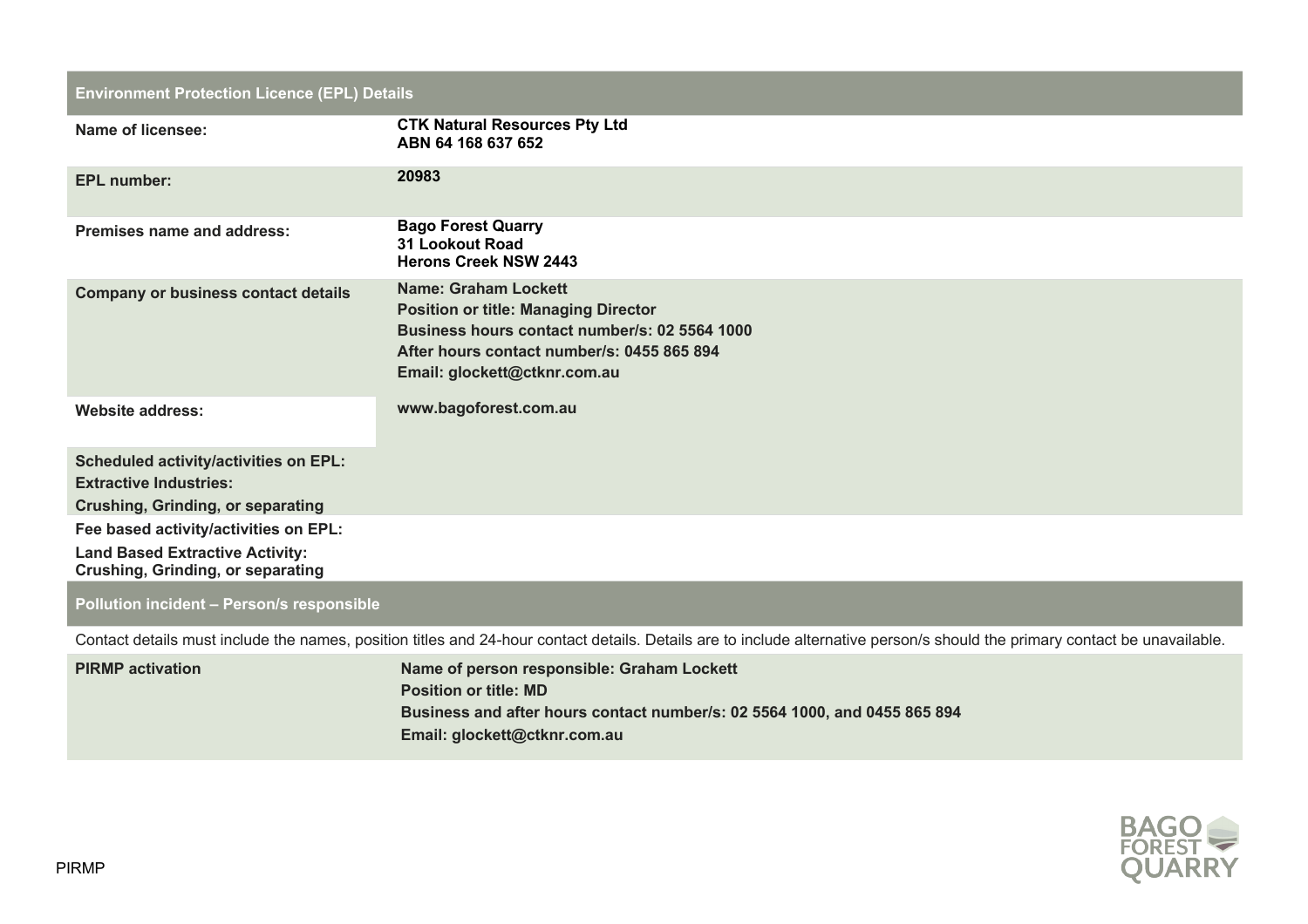## **Pollution incident – Person/s responsible, continued**

| <b>Notifying relevant authorities</b>   | Name of person responsible: As above<br><b>Position or title: As above</b><br>Business hours contact number/s: As above<br>After hours contact number/s: As above<br>Email: As above        |
|-----------------------------------------|---------------------------------------------------------------------------------------------------------------------------------------------------------------------------------------------|
| Managing response to pollution incident | Name of person responsible: As above<br><b>Position or title: As above</b><br>Business hours contact number/s: As above<br>After hours contact number/s: As above<br><b>Email: As above</b> |

## **Notification of relevant authorities**

Persons or authorities required to be notified as per Part 5.7A of the POEO Act in case of a pollution incident that causes or threatens to cause material harm to the environment.

Relevant authorities include:

- 1. Fire & Rescue NSW and/or Rural Fire Service as applicable 000 (first notification)
- 2. Environment Protection Authority 131 555
- 3. Health NSW (nearest public health unit): 02 5524 2000

See www.health.nsw.gov.au/Infectious/Pages/phus.aspx for local contact details.

- 4. SafeWork NSW 131 050
- 5. Port Macquarie-Hastings Council 02 6581 8111

| Fire & Rescue NSW / Rural Fire Service  | Contact number/s: 02 6586 1257 or 1300 643 262                      |
|-----------------------------------------|---------------------------------------------------------------------|
| <b>Environment Protection Authority</b> | Contact number/s: 131 555                                           |
| <b>Health NSW</b>                       | <b>Relevant Area Health Service:</b><br>Contact number 1800 020 080 |
| <b>SafeWork NSW</b>                     | Contact number/s: 131 050                                           |

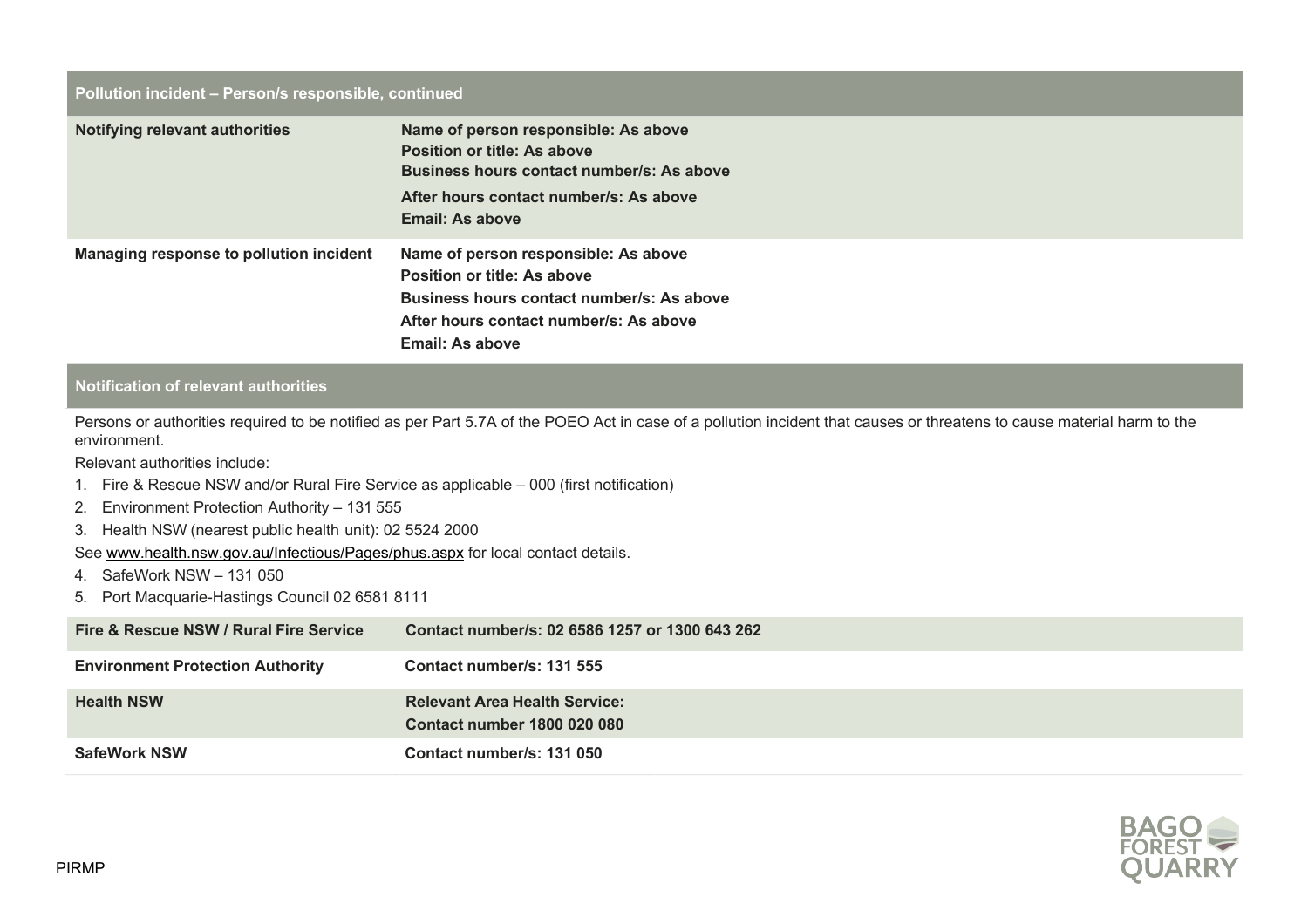# **Notification of relevant authorities, continued Local authority Port Macquarie-Hastings Council Contact number/s: 02 6581 8111 Forestry Corporation of NSW ARTC Contact number/s: 02 6585 3744 02 6930 5311**

**Notification of neighbours and the local community**

Identify owners or occupiers of premises in the vicinity of the licensed premises:

Details of how the neighbours will be informed of the incident, including early warnings and regular updates: **Door knock, or phone call (where number is available)**

#### **Description and likelihood of hazards**

Provide a description of the hazards to human health or the environment associated with the activity to which the licence relates:

- 1) Bush fire
- 2) Sediment run off
- 3) Dust
- 4) Noise from blasting
- 5) Dam failure

Identify the likelihood of any such hazards occurring, including details of any conditions or events that could, or would, increase that likelihood:

- 1) Low likelihood. Hot dry westerly winds could exacerbate this risk.
- 2) Moderate risk, especially at times of torrential rainfall.
- 3) Moderate risk, especially at time of hot dry winds.
- 4) Low risk.
- 5) Low risk.

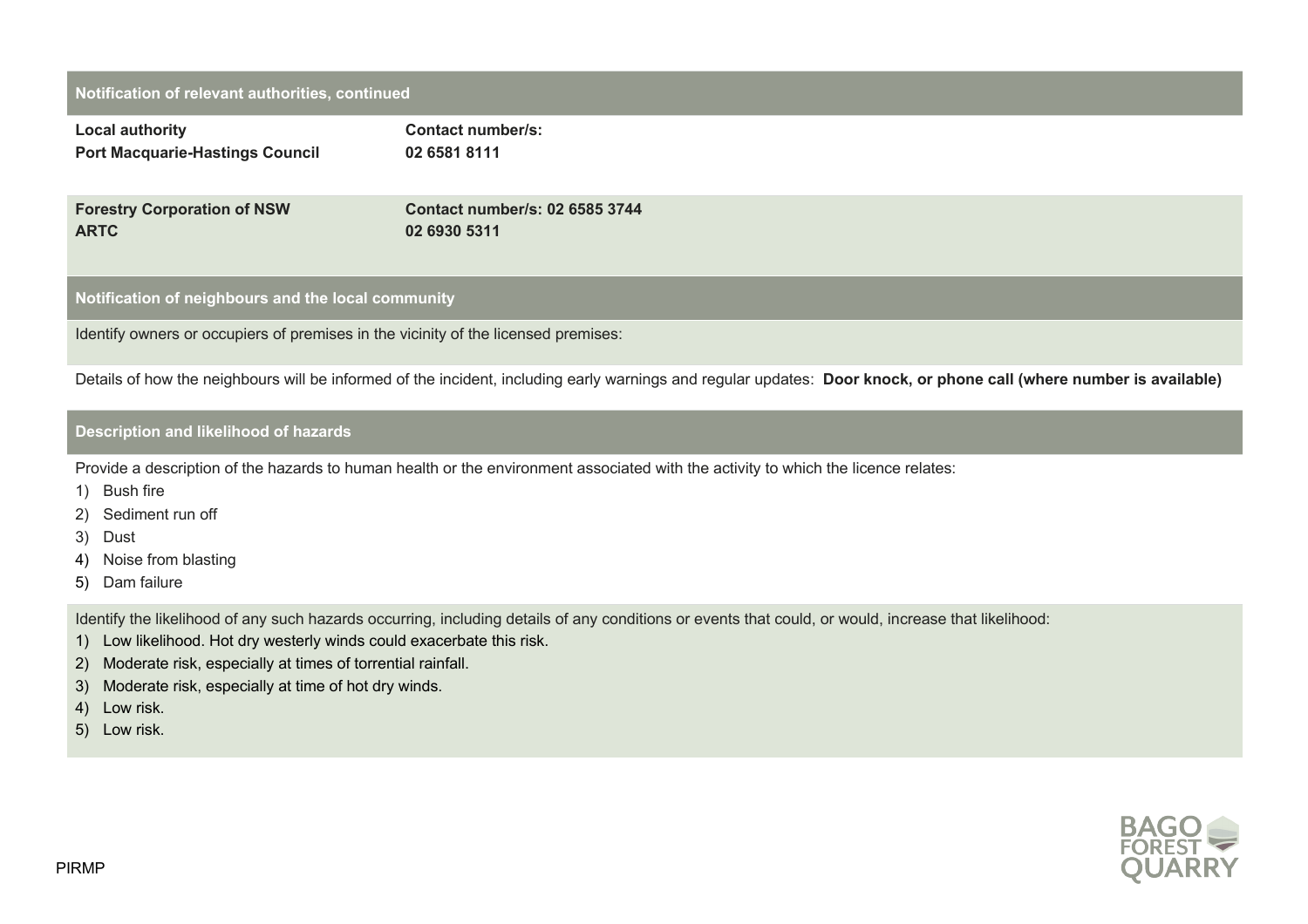#### **Pre-emptive actions to be taken**

Provide detailed descriptions of the pre-emptive actions to be taken to minimise or prevent any risk of harm to human health or the environment arising from the activities undertaken at the premises:

- 1) An asset protection zone has been established and will be maintained at all times.
- 2) Silt ponds and sediment fences have been established on site.
- 3) Watering of traffic zones and stockpiles will be undertaken regularly.
- 4) All personnel will be evacuated from the entire blast impact zone before all blasting activity.

#### **Inventory of pollutants**

#### **Provide an inventory of potential pollutants on the premises or used in carrying out the activity to which the licence relates:**

Identify the maximum quantity of any pollutant/s likely to be stored or held at particular locations (including underground tanks) at or on the premises to which the licence relates.

#### Example

| Location/Tank      | Max.<br>quantity  | Contents                       | Comments |
|--------------------|-------------------|--------------------------------|----------|
| Tank 1 - Compound  | 1000kg            | <b>Diesel</b>                  |          |
| Stockpiles various | 500 <sup>m3</sup> | Stockpiles of felled<br>timber |          |

# **Safety equipment**

Describe the safety equipment or other devices used to minimise the risks to human health or the environment and to contain or control a pollution incident:

Comprehensive PPE for all employees, and contractors

Induction for all staff, contractors, and visitors

Dust monitoring

Fire Extinguishers and blankets

Spill kits

First aid kits

Readily available water in storage dam, Water tanks, and Water Truck

Sediment Basins

Silt fences

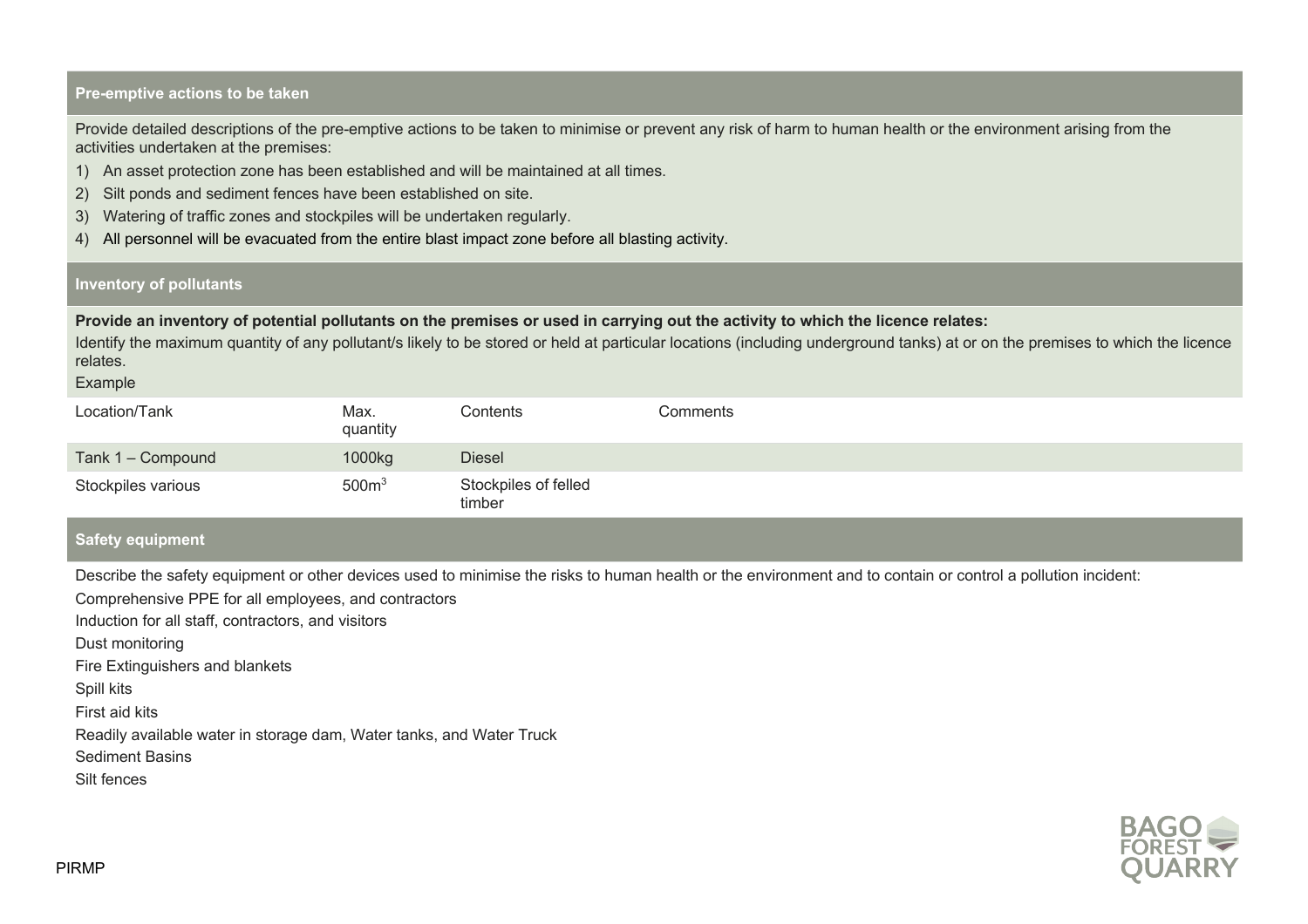#### **Communicating with neighbours and the local community**

Identify details of the mechanisms for providing early warnings and regular updates to owners and occupiers of premises in the vicinity of the premises to which the licence relates or where the scheduled activity is carried on:

Roadside signs will be erected on 3 adjacent roads notifying upcoming blasting activities.

Web site available to show various operational activities.

Develop any specific information that could be provided to the community, so it can minimise the risk harm: Website and contact details are highlighted on the Company's advertising signage.

Door knock, email, or phone call notifications to all neighbours prior to all blasting activities

**Minimising harm to persons on the premises**

Identify the arrangements for minimising the risk of harm to any persons who are on the premises or who are present where the scheduled activity is being carried on: All personnel will be cleared from the blast impact zone prior to any blasting activities.

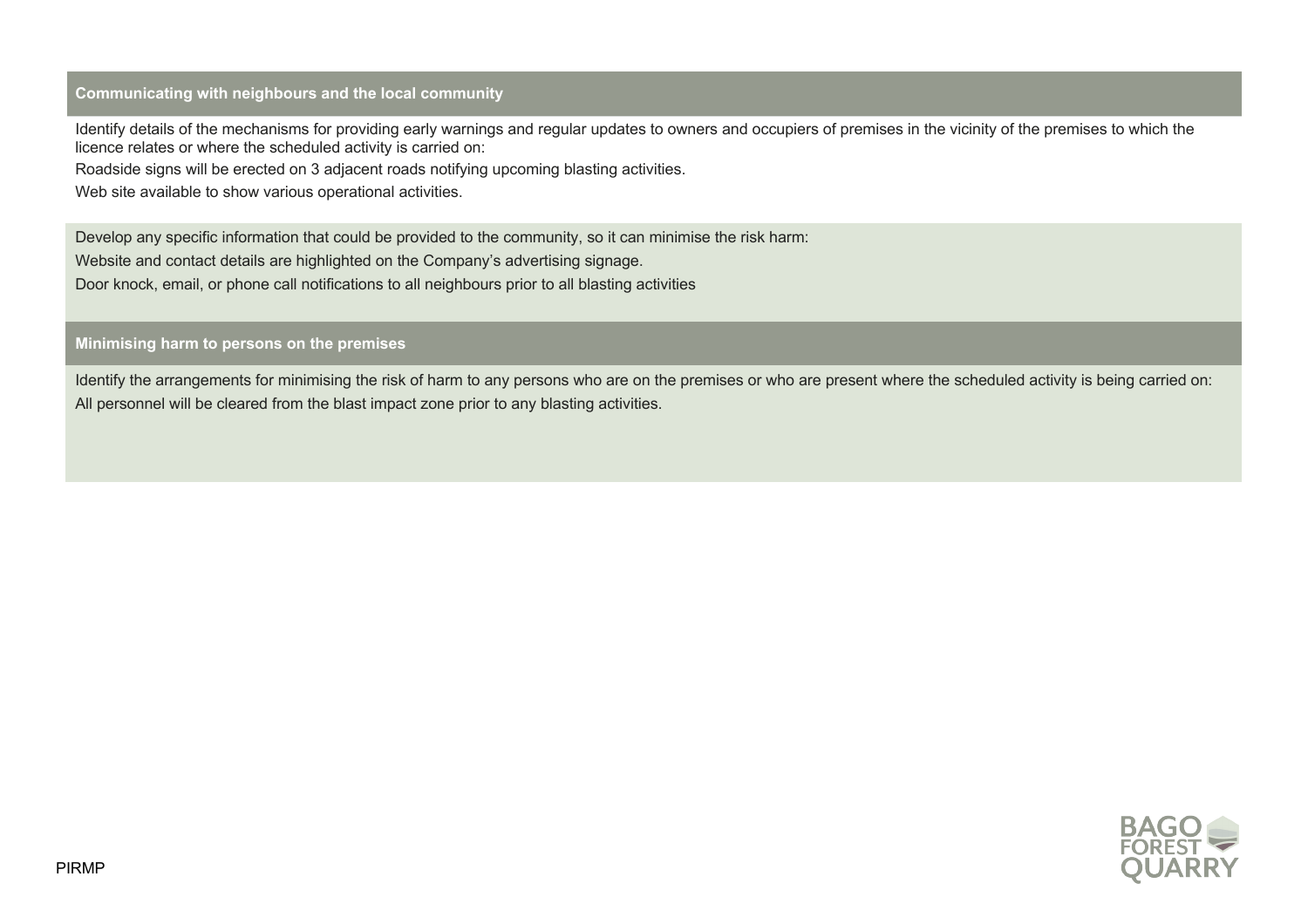## **Maps**

Provide a detailed map (or set of maps) showing the:

- location of the premises to which the licence relates
- surrounding area likely to be affected by a pollution incident
- location of potential pollutants on the premises
- location of any stormwater drains on the premises.

It is also recommended the position of any discharge points or any other useful information be included on the map/s, and that any important details on the map are labelled (e.g. the nearest water course or water body stormwater drains located on the premises discharge to). A map will be exhibited on the Company's website, and also in the lunchroom at the quarry.

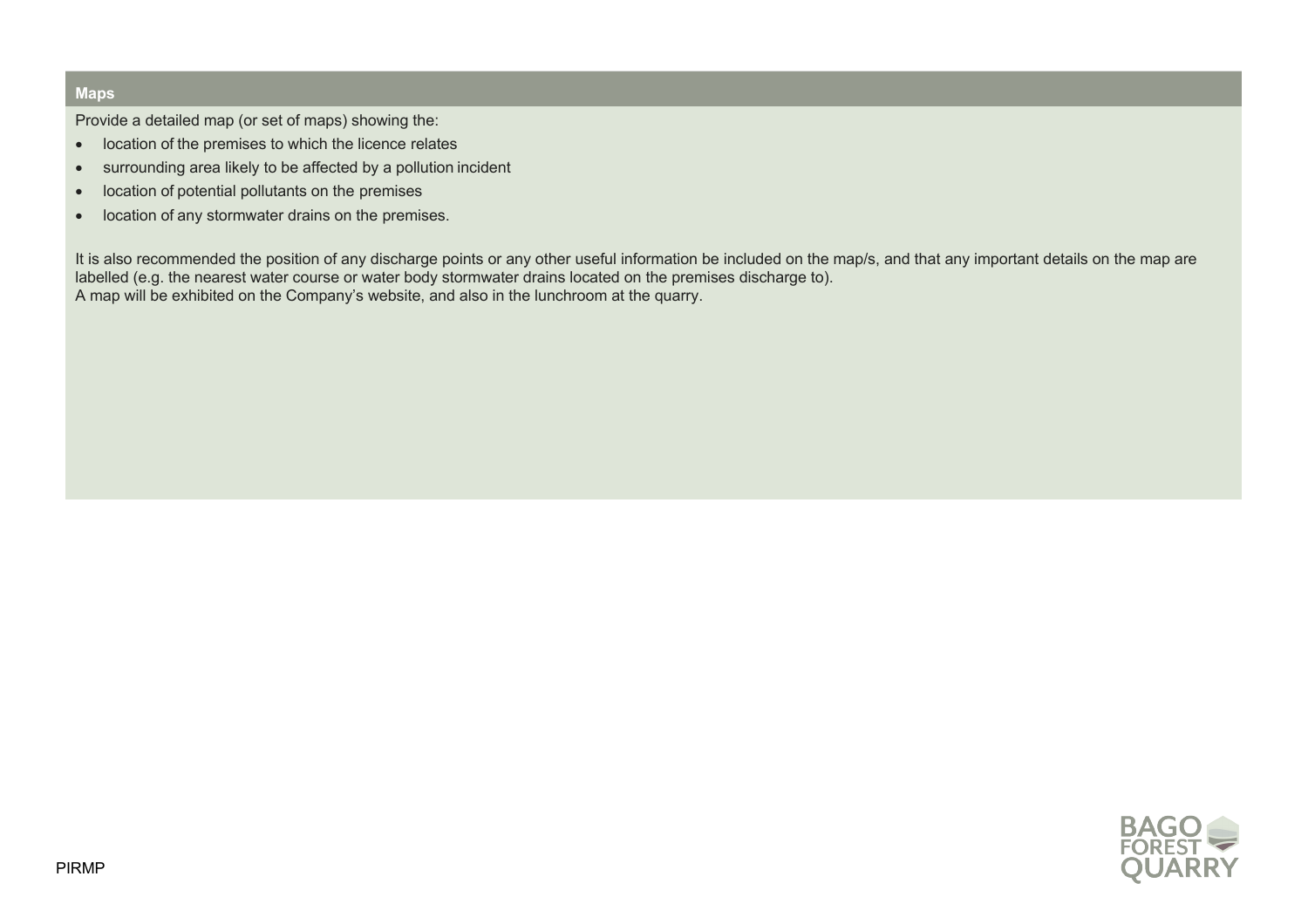#### **Actions to be taken during or immediately after a pollution incident**

Develop a detailed description of the actions to be taken immediately after a pollution incident to reduce or control any pollution. These should include as a minimum early warnings, updates and actions to be taken during and after an incident:

Notify EPA and other relevant authorities after the incident.

Reinstate any control measure (eg silt ponds and fences) that may have failed during the incident.

Develop a detailed description of how any identified risk of harm to human health will be reduced, including (as a minimum) by means of early warnings, updates and the action to be taken during or immediately after a pollution incident to reduce that risk:

Contain the incident

Notify material harm.

Ongoing environmental monitoring

Investigate the cause

Identify any actions to be taken in combating the pollution caused by the incident and how any clean-up and associated funding resulting from an incident will be undertaken:

Relevant staff to be briefed to undertake corrective action.

## **Coordinating with persons**

Identify the procedures to be followed for coordinating with the authorities or persons who have been notified: Immediately phone and/or email all relevant authorities advising who else has been notified.

Identify the person/s through whom all communications are to be made: The quarry manager

#### **Staff training**

Identify the nature and objectives of any staff training program in relation to this plan: Staff training will be carried out every month.